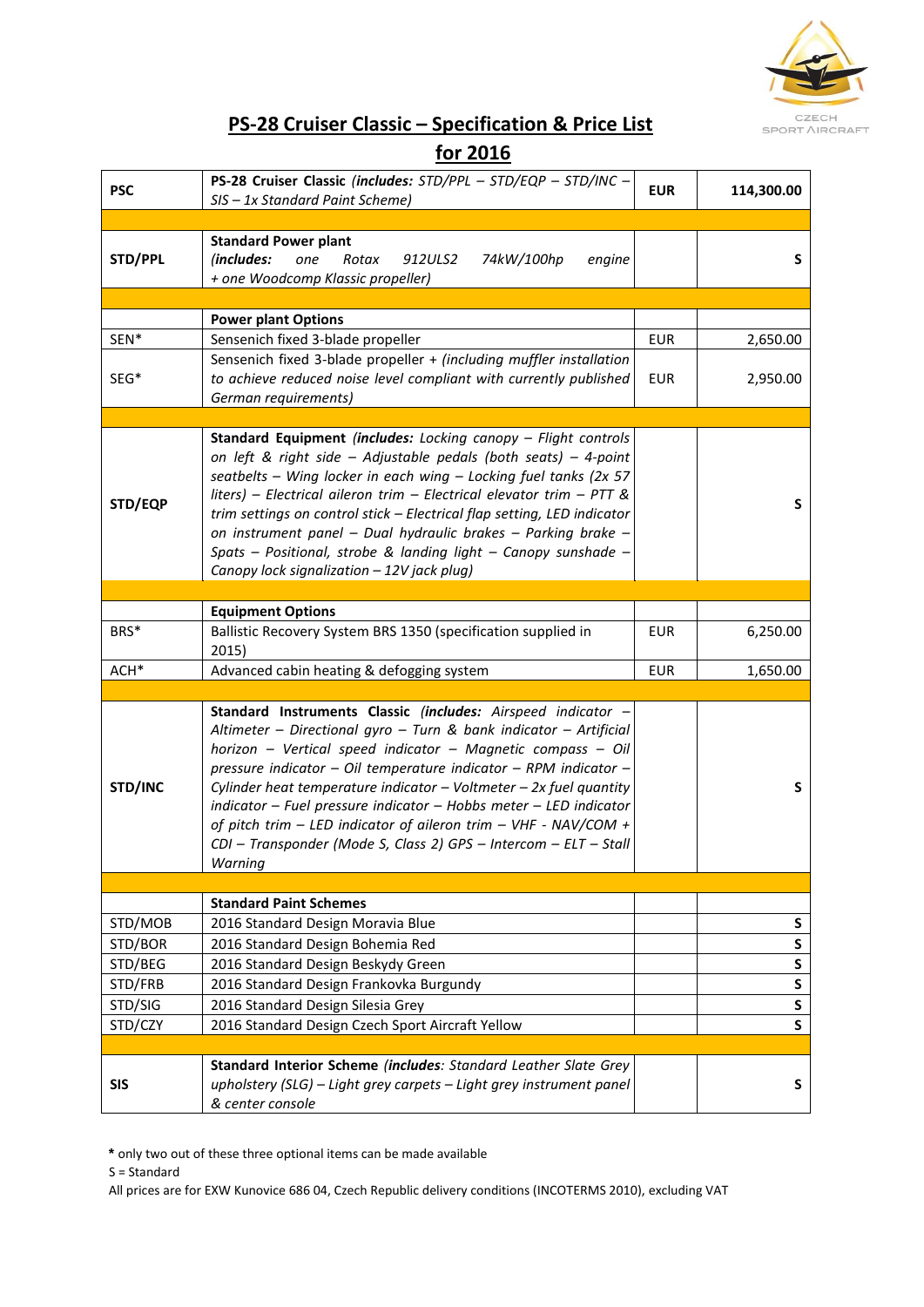

# **PS-28 Cruiser Glass – Specification & Price List**

### **for 2016**

| <b>PSG</b> | PS-28 Cruiser Glass (includes: STD/PPL - STD/EQP - STD/ING -<br>SIS - 1x Standard Paint Scheme)                                                                                                                                                                                                                                                                                                                                                                                                                                   | <b>EUR</b> | 118,500.00   |
|------------|-----------------------------------------------------------------------------------------------------------------------------------------------------------------------------------------------------------------------------------------------------------------------------------------------------------------------------------------------------------------------------------------------------------------------------------------------------------------------------------------------------------------------------------|------------|--------------|
|            |                                                                                                                                                                                                                                                                                                                                                                                                                                                                                                                                   |            |              |
| STD/PPL    | <b>Standard Power plant</b><br>(includes:<br>Rotax<br>912ULS2<br>74kW/100hp<br>one<br>engine<br>+ one Woodcomp Klassic propeller)                                                                                                                                                                                                                                                                                                                                                                                                 |            | S            |
|            |                                                                                                                                                                                                                                                                                                                                                                                                                                                                                                                                   |            |              |
|            | <b>Power plant Options</b>                                                                                                                                                                                                                                                                                                                                                                                                                                                                                                        |            |              |
| SEN*       | Sensenich fixed 3-blade propeller                                                                                                                                                                                                                                                                                                                                                                                                                                                                                                 | <b>EUR</b> | 2,650.00     |
| SEG*       | Sensenich fixed 3-blade propeller + (including muffler installation<br>to include reduced noise level to comply with German<br>requirements)                                                                                                                                                                                                                                                                                                                                                                                      | <b>EUR</b> | 2,950.00     |
|            |                                                                                                                                                                                                                                                                                                                                                                                                                                                                                                                                   |            |              |
| STD/EQP    | <b>Standard Equipment</b> (includes: Locking canopy – Flight<br>controls on left & right side - Adjustable pedals (both seats) -<br>4-point seatbelts - Wing locker in each wing - Locking fuel tanks<br>$(2x 57$ liters) - Electrical aileron trim - Electrical elevator trim -<br>PTT & trim settings on control stick - Electrical flap setting,<br>indicator on MFD - Dual hydraulic brakes - Parking brake - Spats<br>- Positional, strobe & landing light - Canopy sunshade - Canopy<br>lock signalization - 12V jack plug) |            | S            |
|            |                                                                                                                                                                                                                                                                                                                                                                                                                                                                                                                                   |            |              |
|            | <b>Equipment Options</b>                                                                                                                                                                                                                                                                                                                                                                                                                                                                                                          |            |              |
| BRS*       | Ballistic Recovery System BRS 1350 (specification supplied in<br>2015)                                                                                                                                                                                                                                                                                                                                                                                                                                                            | <b>EUR</b> | 6,250.00     |
| ACH*       | Advanced cabin heating & defogging system                                                                                                                                                                                                                                                                                                                                                                                                                                                                                         | <b>EUR</b> | 1,650.00     |
|            |                                                                                                                                                                                                                                                                                                                                                                                                                                                                                                                                   |            |              |
| STD/ING    | Standard Instruments Glass (includes: 2x SkyView SV-D1000 MFD<br>screens both with back-up battery SV-BAT-320 - Air data, attitude,<br>heading reference system, SV-ADAHRS-200 - SkyView SV-GPS-250<br>built-in GPS - SV-MAP-270 navigation software - SV-EMS-220<br>Engine monitoring module - OAT Probe - Back-Up 2 $\frac{1}{4}$ " ASI -<br>Back-Up 2 ¼" ALT - Pitch trim Indicator on MFD - Aileron trim<br>indicator on MFD - VHF - NAV/COM - Transponder - Intercom -<br>ELT-Stall Warning                                  |            | S            |
|            |                                                                                                                                                                                                                                                                                                                                                                                                                                                                                                                                   |            |              |
|            | <b>Standard Paint Schemes</b>                                                                                                                                                                                                                                                                                                                                                                                                                                                                                                     |            |              |
| STD/MOB    | 2016 Standard Design Moravia Blue                                                                                                                                                                                                                                                                                                                                                                                                                                                                                                 |            | S            |
| STD/BOR    | 2016 Standard Design Bohemia Red                                                                                                                                                                                                                                                                                                                                                                                                                                                                                                  |            | S            |
| STD/BEG    | 2016 Standard Design Beskydy Green                                                                                                                                                                                                                                                                                                                                                                                                                                                                                                |            | ${\sf S}$    |
| STD/FRB    | 2016 Standard Design Frankovka Burgundy                                                                                                                                                                                                                                                                                                                                                                                                                                                                                           |            | ${\sf S}$    |
| STD/SIG    | 2016 Standard Design Silesia Grey                                                                                                                                                                                                                                                                                                                                                                                                                                                                                                 |            | S            |
| STD/CZY    | 2016 Standard Design Czech Sport Aircraft Yellow                                                                                                                                                                                                                                                                                                                                                                                                                                                                                  |            | $\mathsf{s}$ |
|            |                                                                                                                                                                                                                                                                                                                                                                                                                                                                                                                                   |            |              |
| <b>SIS</b> | <b>Standard Interior Scheme (includes: Standard Leather Slate</b><br>Grey upholstery (SLG) - Light grey carpets - Light grey instrument<br>panel & center console                                                                                                                                                                                                                                                                                                                                                                 |            | S            |

**\*** only two out of these three optional items can be made available

S = Standard

All prices are for EXW Kunovice 686 04, Czech Republic delivery conditions (INCOTERMS 2010), excluding VAT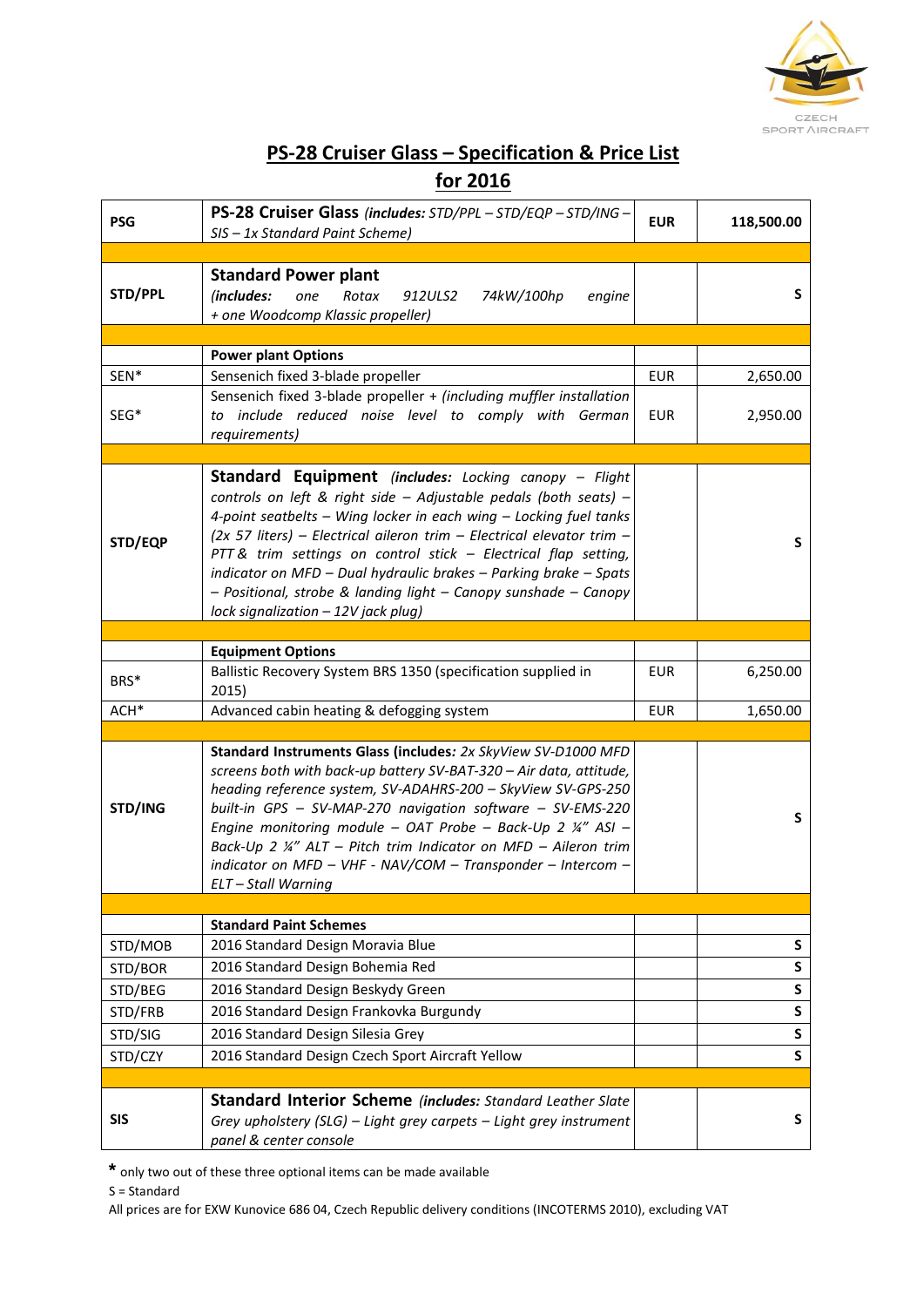

#### **Optional Paint & Interior Scheme Price List for 2016**

|         | <b>Optional Paint Schemes</b>                   |            |          |
|---------|-------------------------------------------------|------------|----------|
| CLD/MOB | 2016 Classic Design Moravia Blue                | <b>EUR</b> | 1,100.00 |
| CLD/BOR | 2016 Classic Design Bohemia Red                 | <b>EUR</b> | 1,100.00 |
| CLD/BEG | 2016 Classic Design Beskydy Green               | <b>EUR</b> | 1,100.00 |
| CLD/FRB | 2016 Classic Design Frankovka Burgundy          | <b>EUR</b> | 1,100.00 |
| CLD/SIG | 2016 Classic Design Silesia Grey                | <b>EUR</b> | 1,100.00 |
| CLD/CZY | 2016 Classic Design Czech Sport Aircraft Yellow | <b>EUR</b> | 1,100.00 |
|         |                                                 |            |          |
| SYD/MOB | 2016 Style Design Moravia Blue                  | <b>EUR</b> | 1,600.00 |
| SYD/BOR | 2016 Style Design Bohemia Red                   | <b>EUR</b> | 1,600.00 |
| SYD/BEG | 2016 Style Design Beskydy Green                 | <b>EUR</b> | 1,600.00 |
| SYD/FRB | 2016 Style Design Frankovka Burgundy            | <b>EUR</b> | 1,600.00 |
| SYD/SIG | 2016 Style Design Silesia Grey                  | <b>EUR</b> | 1,600.00 |
| SYD/CZY | 2016 Style Design Czech Sport Aircraft Yellow   | <b>EUR</b> | 1,600.00 |

|            | <b>Optional Interior Schemes</b>                                       |            |          |
|------------|------------------------------------------------------------------------|------------|----------|
| <b>MIP</b> | Midnight Interior Package (Black instrument panel & center<br>console) | <b>EUR</b> | 1,100.00 |
|            |                                                                        |            |          |
| ARG        | 2016 Standard Leather Arctic Grey                                      | <b>EUR</b> | 600.00   |
| SAB        | 2016 Standard Leather Sahara Beige                                     | <b>EUR</b> | 600.00   |
| PHB        | 2016 Standard Leather Phantom Black                                    | <b>EUR</b> | 600.00   |
|            |                                                                        |            |          |
| ARG/AQB    | 2016 Exclusive Leather Arctic Grey/Aqua Blue                           | <b>EUR</b> | 1,100.00 |
| ARG/PAR    | 2016 Exclusive Leather Arctic Grey/Passion Red                         | <b>EUR</b> | 1,100.00 |
| ARG/FOG    | 2016 Exclusive Leather Arctic Grey/Forest Green                        | <b>EUR</b> | 1,100.00 |
| ARG/SHB    | 2016 Exclusive Leather Arctic Grey/Shiraz Burgundy                     | <b>EUR</b> | 1,100.00 |
| ARG/MIG    | 2016 Exclusive Leather Arctic Grey/Midnight Grey                       | <b>EUR</b> | 1,100.00 |
| ARG/VAY    | 2016 Exclusive Leather Arctic Grey/Vanilla Yellow                      | <b>EUR</b> | 1,100.00 |
|            |                                                                        |            |          |
| SLG/AQB    | 2016 Exclusive Leather Slate Grey/Aqua Blue                            | <b>EUR</b> | 1,100.00 |
| SLG/PAR    | 2016 Exclusive Leather Slate Grey/Passion Red                          | <b>EUR</b> | 1,100.00 |
| SLG/FOG    | 2016 Exclusive Leather Slate Grey/Forest Green                         | <b>EUR</b> | 1,100.00 |
| SLG/SHB    | 2016 Exclusive Leather Slate Grey/Shiraz Burgundy                      | <b>EUR</b> | 1,100.00 |
| SLG/MIG    | 2016 Exclusive Leather Slate Grey/Midnight Grey                        | <b>EUR</b> | 1,100.00 |
| SLG/VAY    | 2016 Exclusive Leather Slate Grey/Vanilla Yellow                       | <b>EUR</b> | 1,100.00 |
|            |                                                                        |            |          |
| SAB/AQB    | 2016 Exclusive Leather Sahara Beige/Aqua Blue                          | <b>EUR</b> | 1,100.00 |
| SAB/PAR    | 2016 Exclusive Leather Sahara Beige/Passion Red                        | <b>EUR</b> | 1,100.00 |
| SAB/FOG    | 2016 Exclusive Leather Sahara Beige/Forest Green                       | <b>EUR</b> | 1,100.00 |
| SAB/SHB    | 2016 Exclusive Leather Sahara Beige/Shiraz Burgundy                    | <b>EUR</b> | 1,100.00 |
| SAB/MIG    | 2016 Exclusive Leather Sahara Beige/Midnight Grey                      | <b>EUR</b> | 1,100.00 |
| SAB/VAY    | 2016 Exclusive Leather Sahara Beige/Vanilla Yellow                     | <b>EUR</b> | 1,100.00 |
|            |                                                                        |            |          |
| PHB/AQB    | 2016 Exclusive Leather Phantom Black/Aqua Blue                         | <b>EUR</b> | 1,100.00 |
| PHB/PAR    | 2016 Exclusive Leather Phantom Black/Passion Red                       | <b>EUR</b> | 1,100.00 |
| PHB/FOG    | 2016 Exclusive Leather Phantom Black/Forest Green                      | <b>EUR</b> | 1,100.00 |
| PHB/SHB    | 2016 Exclusive Leather Phantom Black/Shiraz Burgundy                   | <b>EUR</b> | 1,100.00 |
| PHB/MIG    | 2016 Exclusive Leather Phantom Black/Midnight Grey                     | <b>EUR</b> | 1,100.00 |
| PHB/VAY    | 2016 Exclusive Leather Phantom Black/Vanilla Yellow                    | <b>EUR</b> | 1,100.00 |

Customization "on request" only and subject to individual price calculation 2016 Exclusive Leather does not include change to armrest color

All prices are for EXW Kunovice 686 04, Czech Republic delivery conditions (INCOTERMS 2010), excluding VAT